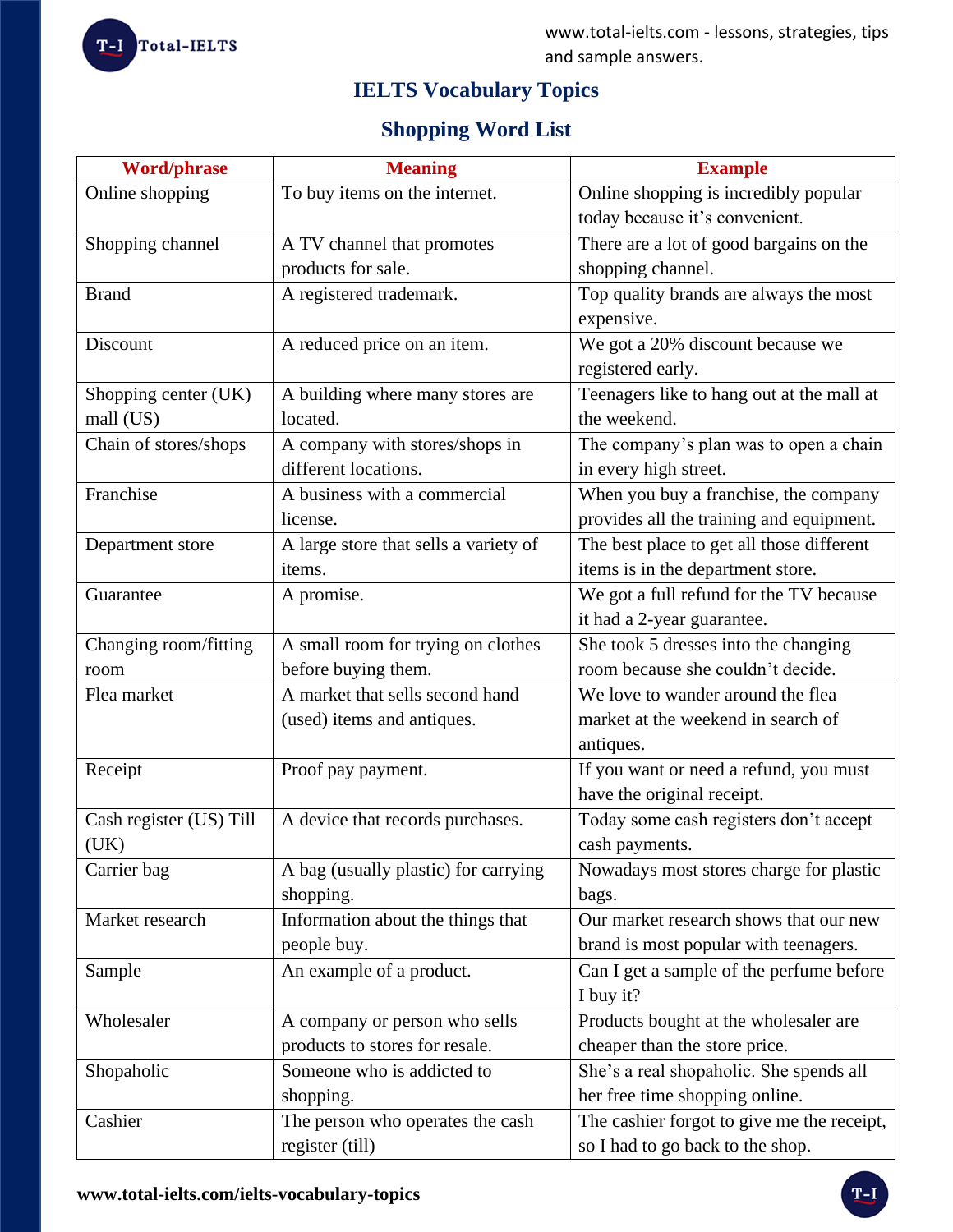

www.total-ielts.com - lessons, strategies, tips and sample answers.

| Affordable       | Having enough to buy something.      | It's affordable for us to go abroad for our |
|------------------|--------------------------------------|---------------------------------------------|
|                  |                                      | holidays this year.                         |
| Appliance        | A piece of equipment or device.      | The best place to buy kitchen appliances    |
|                  |                                      | is at the city mall.                        |
| Auction          | A sale where the highest offer (bid) | Paintings and antiques are usually sold at  |
|                  | buys the item.                       | auction.                                    |
| Opening hours    | The times when a store is open.      | According to the opening hours, this        |
|                  |                                      | store is closed on Sundays.                 |
| Second hand (UK) | Items which were previously owned.   | Buying a used car is always risk. You       |
| Used (US)        |                                      | don't know if it's reliable.                |
| <b>Budget</b>    | The amount of money available to     | When we go shopping, we a strict            |
|                  | spend.                               | budget and never spend more than we         |
|                  |                                      | agreed.                                     |
| <b>Browse</b>    | To look at different items in a shop | Before buying the cooker, lets browse in    |
|                  | before buying.                       | different stores and compare prices.        |
| Debt             | To owe money.                        | He got into debt last month because he      |
|                  |                                      | overspent on a new car.                     |
| Bargain          | A good deal.                         | I got a really good bargain on this used    |
|                  |                                      | car. I paid a lot less than I expected.     |
| Consumer         | Someone who buys goods.              | A Consumer survey show that people          |
|                  |                                      | prefer to shop in malls.                    |
| Refund           | To get the money back.               | I got a full refund on the watch because    |
|                  |                                      | the seller sent the wrong item.             |